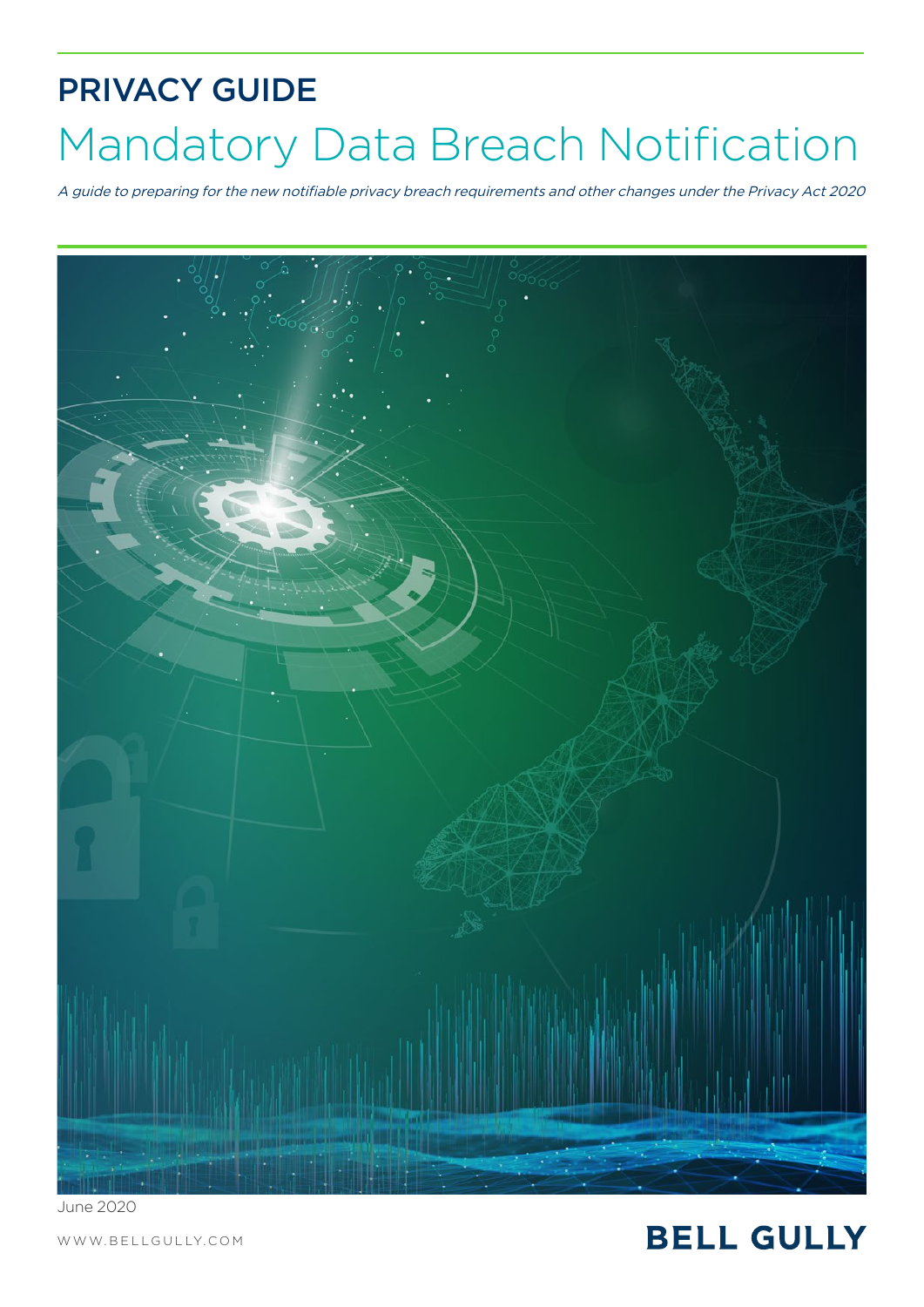# **Contents**

| Introduction                                          | 3              |
|-------------------------------------------------------|----------------|
| At a glance: the new notifiable privacy breach regime | $\overline{4}$ |
| 1. WHAT is a notifiable privacy breach?               | 5              |
| 2. WHICH entities must comply?                        | 7              |
| 3. WHO must be notified?                              | 8              |
| 4. WHEN should they be notified?                      | 9              |
| 5. HOW should they be notified?                       | 10             |
| 6. Summary of other changes under the Privacy Act     | 11             |
| 7. Checklist: Are You Prepared?                       | 12             |
| 8. Any Questions?                                     | 13             |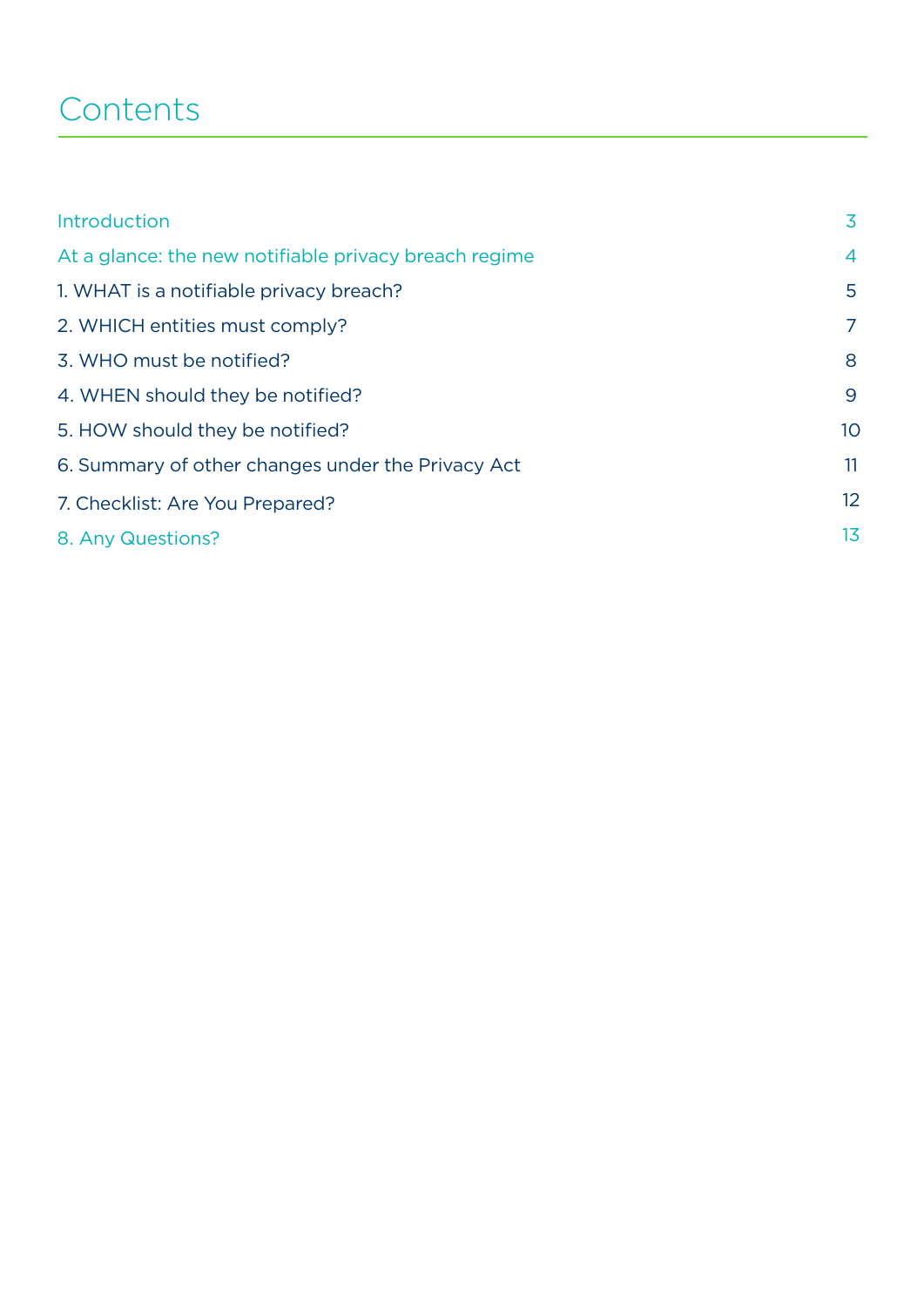### Introduction

On 1 December 2020, the Privacy Act 2020 (Privacy Act) will come into force and replace the Privacy Act 1993. This follows a very long period of review dating back to the appointment of the Law Commission to review the Privacy Act in 2006. Over that time, there has been exponential growth in data-driven innovation, significant developments in international data protection regulation and a plethora of high profile data breaches. Against that background, the need to modernise New Zealand's Privacy Act has had strong bipartisan and industry support.

> A key purpose of the Privacy Act is to promote individuals' confidence that their personal information is secure and will be treated properly in an increasingly digital and data-rich society. One of the key changes to achieve this purpose is the introduction of a mandatory reporting regime for 'notifiable privacy breaches'.

It is essential that you take action to ensure that your privacy practices are up-to-date and reflect the applicable changes under the new Privacy Act.

The updates that you adopt should also build in flexibility for future developments, as we expect further changes will follow. These are likely to arise from ongoing review of New Zealand's privacy laws, developments in international legislation with reach to New Zealand businesses, as well as a developing industry-led response in New Zealand to Open Banking and other data driven challenges and opportunities. Your Bell Gully team is monitoring these developments and is available to assist.

To assist you with preparing for the notifiable privacy breach regime and other changes under the Privacy Act, we have prepared this practical guide which provides:

- an overview of the new notifiable privacy breach regime
- a summary of other changes
- a checklist of key steps to ensure you are prepared.

If you require further guidance on any aspect of this guide or other legal issues arising from the new Privacy Act, please contact your usual Bell Gully advisor, or our specialist privacy team outlined in Section 8 of this guide.



[Laura Littlewood](https://www.bellgully.com/our-people/laura-littlewood) PARTNER

DDI+64 9 916 8928 MOB +64 21 828 429 laura.littlewood@bellgully.com



Tania Goatley PARTNER

DDI +64 9 916 8766 MOB +64 21 326 731 [tania.goatley@bellgully.com](https://www.bellgully.com/our-people/tania-goatley)



Richard Massey SENIOR ASSOCIATE

DDI +64 9 916 8824 MOB +64 21 208 2355 [richard.massey@bellgully.com](https://www.bellgully.com/our-people/richard-massey/)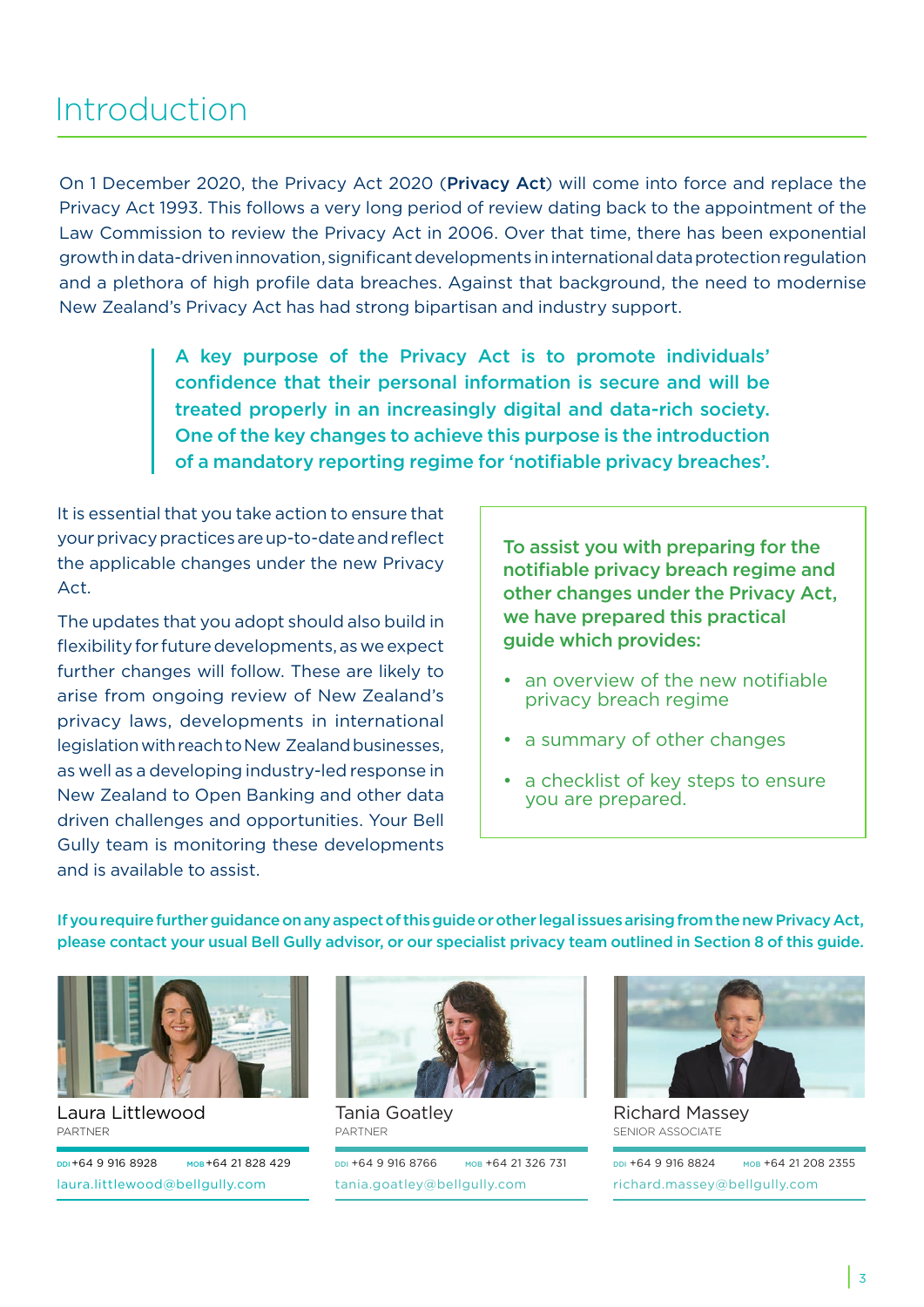# <span id="page-3-0"></span>At a glance: the new notifiable privacy breach regime

From 1 December 2020, an entity must notify the Privacy Commissioner and affected individuals if it is aware a notifiable privacy breach has occurred.

### [1. WHAT is a notifiable privacy](#page-4-0)  breach?

A privacy breach is notifiable if it is reasonable to believe it has caused serious harm to an affected individual (or individuals) or is likely to do so.

#### Refer to page 5.

### [2. WHICH entities must comply?](#page-6-0)

All entities that are subject to the Privacy Act must comply with the new regime. This now includes almost every New Zealand entity, as well as overseas entities in the course of carrying on business in New Zealand. Limited exceptions apply.

Refer to page 7.

### [3. WHO must be notified?](#page-7-0)

The Privacy Commissioner and affected individuals. Limited exceptions apply.

Refer to page 8.

### [4. WHEN should they be notified?](#page-8-0)

An entity should notify the Privacy Commissioner and affected individuals as soon as reasonably practicable after becoming aware that a notifiable privacy breach has occurred. Limited exceptions apply.

Refer to page 9.

### [5. HOW should they be notified?](#page-9-0)

Individuals should be notified directly, or through a public notice if it is not reasonably practicable to notify an affected individual or each member of a group.

The notification must cover a prescribed list of information.

Refer to page 10.

### When does it come into force?

1 December 2020.

### What are the consequences of getting it wrong?

Under the Privacy Act, failure to notify the Privacy Commissioner of a notifiable privacy breach (without reasonable excuse) is an offence with a fine of up to \$10,000.

A failure to notify may also amount to a breach of other laws (such as directors' duties, fair trading and employment legislation), as well as contractual obligations.

#### How can you prepare?

Mitigating the risks of a breach occurring is not enough. It is essential that you are adequately prepared to respond if a breach occurs.

[This includes ensuring you have a Privacy Breach](#page-11-0)  Response Plan in place.

You should also consider whether it is timely to undertake a full privacy "Health Check" to review your privacy management framework as a whole, including contracts with suppliers who have access to personal information.

Please refer to the checklist on page 12.

<sup>\*</sup> Privacy Act 2020, Part 6, Sections 112 - 122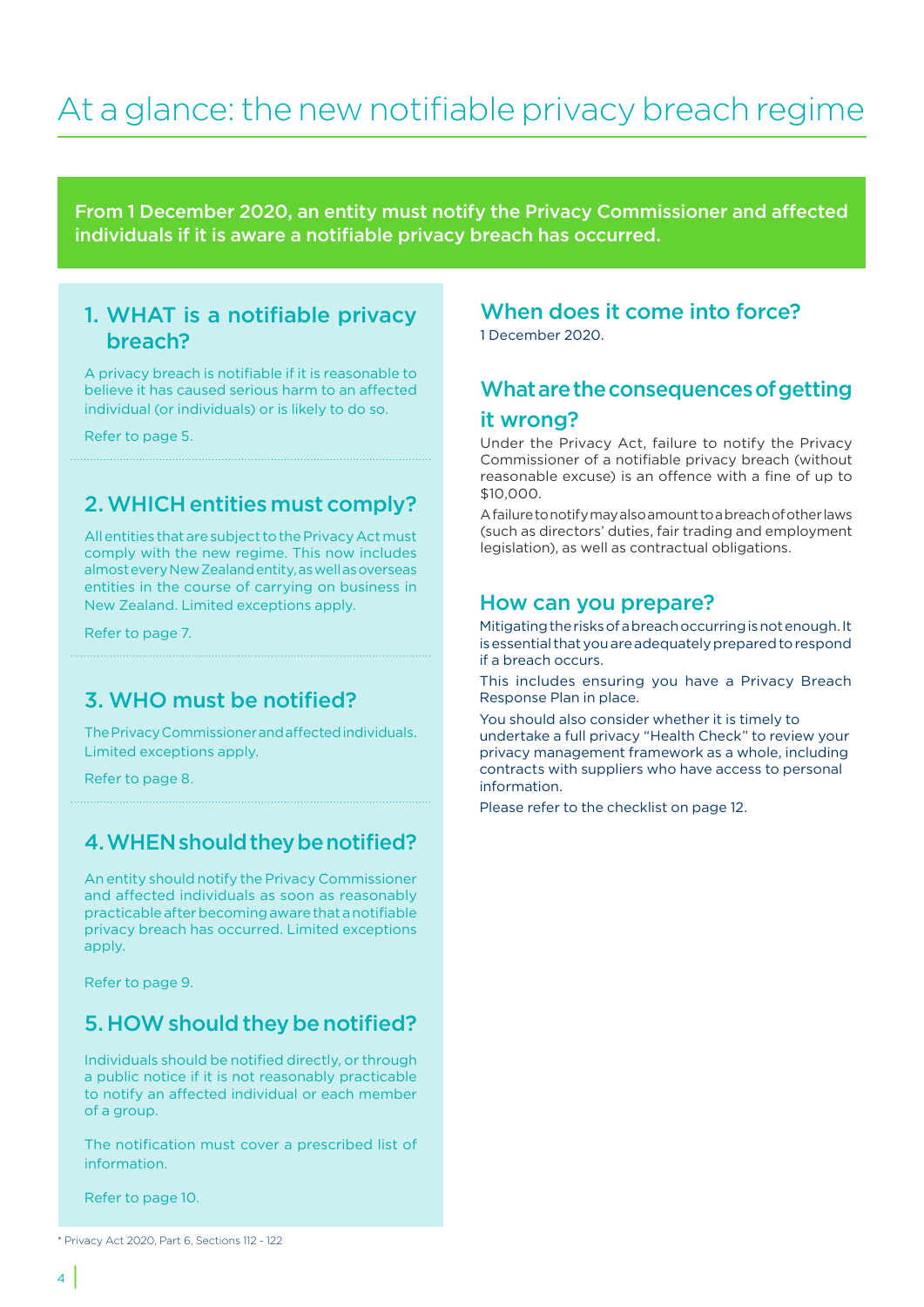# <span id="page-4-0"></span>1. WHAT is a notifiable privacy breach?

The Privacy Act has introduced a new regime for mandatory reporting of a notifiable privacy breach.

#### A notifiable privacy breach means:



<sup>1</sup> A range of [Privacy Act 2020 resources](https://www.privacy.org.nz/privacy-act-2020/resources/) are available on the Office of the Privacy Commissioner's website. As New Zealand's regime is closely aligned with the equivalent framework in Australia, we have also referred to useful guidance published by the Office of the Australian Information Commissioner.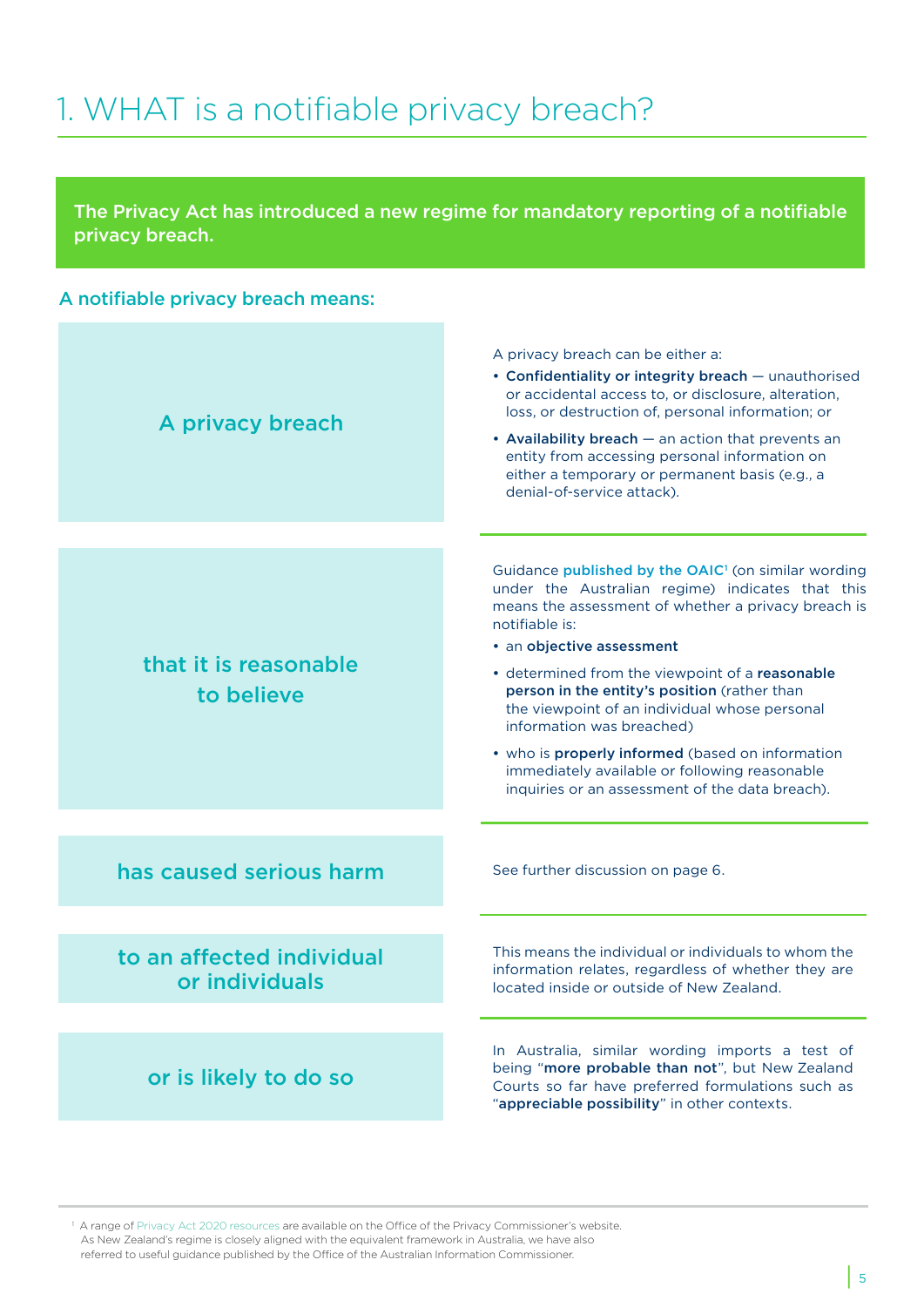### HARM — threshold test

Harm is an established concept under New Zealand privacy laws as it is relevant to an assessment of whether an interference with privacy has occurred. Harm may include:

#### Specific damage

Financial loss, loss of employment, physical injury or other forms of specific harm.

#### Loss of benefits

Any adverse effect on the rights, benefits, privileges, obligations or interests of the individual.

#### Emotional harm

Significant humiliation, significant loss of dignity or significant injury to feelings.

For example, in the context of a privacy breach, harm may include identity theft or fraud (as a result of unauthorised access to identify documents), financial loss (as a result of compromised passwords or costs associated with the steps required to mitigate the potential harm from the breach) and psychological distress (as a result of unauthorised disclosure of sensitive personal information).

### SERIOUS HARM — relevant factors

Whether harm is "serious harm" depends on the unique circumstances of a privacy breach and requires an assessment on a breach-by-breach basis. The Privacy Act states that the assessment must include consideration of the following factors:

#### Nature of information

Whether the personal information is sensitive in nature. The more sensitive the information, the higher the risk of harm to people affected. For example, credit card details, health information and identity documents (passport, driver licence).

#### Recipient

The person or body that has obtained or may obtain personal information as a result of the breach. The risk of serious harm is likely to be greater if personal information is in the hands of people with unknown or malicious intentions. For example, a ransomware attack.

#### **Mitigation**

Any action taken by the entity to reduce the risk of harm following the breach. For example, cancelling or changing computer access codes, disabling the breached system and trying to get lost information back.

#### Nature of harm

The nature of the harm that may be caused to affected individuals.

Refer to the discussion at the top of this page.

#### Security measure

Whether the personal information is protected by a security measure. If the information is protected (e.g. by encryption or other security measures) then the risk of serious harm may be reduced.

#### **Other**

Other relevant factors will depend on the particular circumstances of the breach. For example, how many individuals are affected, how wide spread is the breach and how long has it been occurring.

Q: We use a marketing platform to facilitate our EDM marketing. The platform provider has notified us that, as result of a security breach, our customer distribution list has been downloaded by an external IP address. The list included name, gender and email address. As part of our investigation, we have discovered that some customers have received an email that fraudulently claimed to be sent from us asking for credit card details. Are we required to notify?

A: A privacy breach has occurred. Whether it is reasonable to believe the breach is likely cause serious harm (and is therefore notifiable) requires an assessment of the relevant factors set out above. In this scenario, notification is required. The attacker has used the distribution list for the purposes of fraud and identity theft, which is likely to cause serious financial harm to the relevant individuals.

Q: An error in our user authorisation controls has resulted in a vulnerability that potentially enabled customers to access the accounts of other customers. Our security team quickly identified and rectified the issue and confirmed that the vulnerability was not exploited. Are we required to notify?

A: A privacy breach has occurred. Whether it is reasonable to believe the breach is likely cause serious harm to relevant individuals (and is therefore notifiable) requires an assessment of the relevant factors set out above. In this scenario, notification is not required. The successful mitigation steps taken by your security team, to avoid any risk of harm, is a relevant consideration in assessing whether notification is required. You should retain a record of the breach and your assessment that notification was not required. You should also carry out a review to assess whether preventative action is required to ensure a similar breach does not occur in future.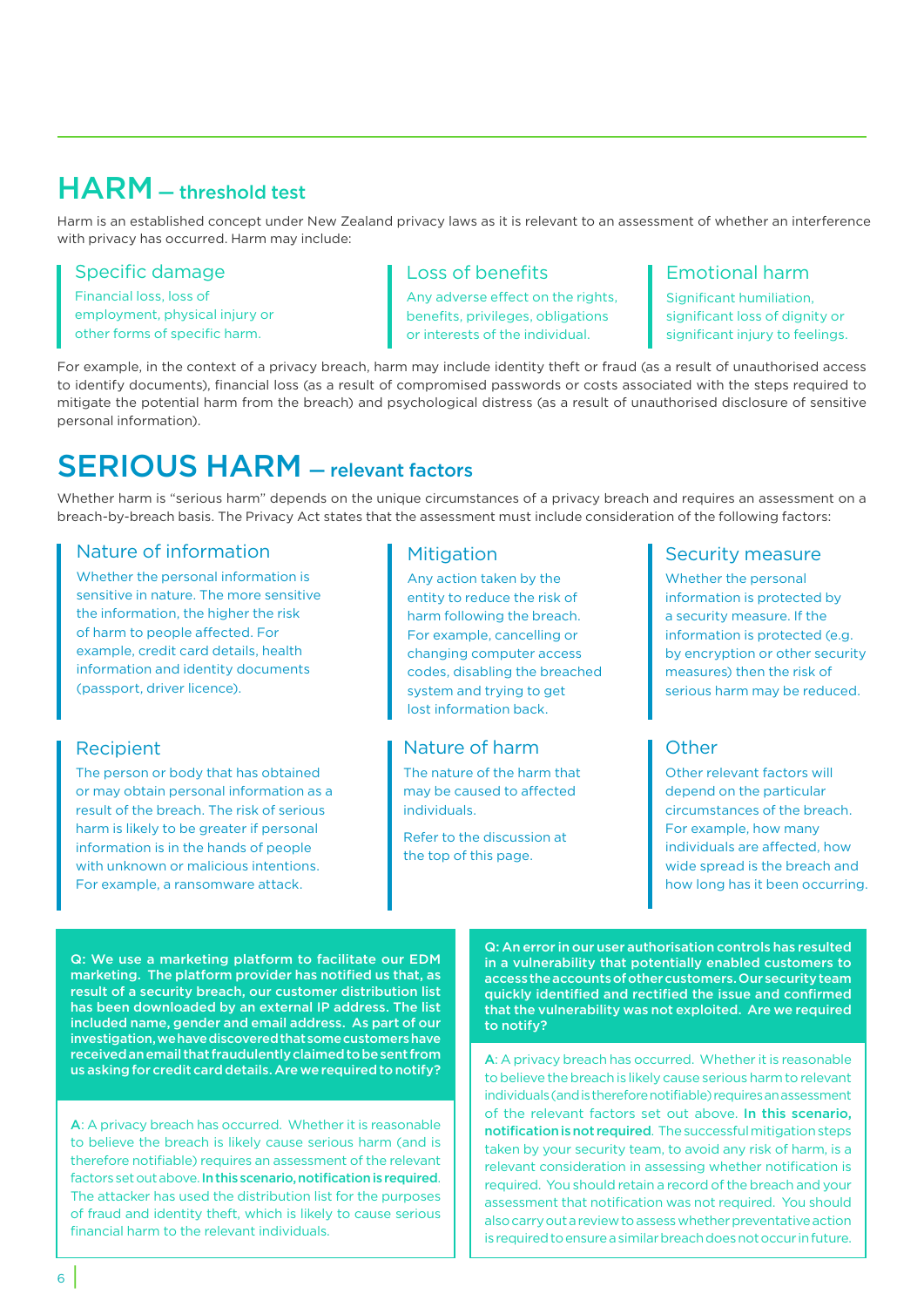# <span id="page-6-0"></span>2. WHICH entities must comply?

The Privacy Act covers all personal information collected or held by a New Zealand entity, or an overseas entity in the course of carrying on business in New Zealand, regardless of where:

- the information was collected or held
- the relevant person is located.

The notifiable privacy breach regime applies to all entities that are subject to the Privacy Act. This now includes almost every New Zealand entity, as well as overseas entities in the course of carrying on business in New Zealand.

There is no minimum threshold. For example, the Privacy Act applies irrespective of an entity's annual revenue or number of employees.

#### New Zealand entities

The Privacy Act applies to almost all New Zealand entities, including a:

- private sector entity established under New Zealand law
- private sector entity having its central management and control in New Zealand
- public sector entity or department
- individual who is ordinarily resident in New Zealand
- a court or tribunal (except in relation to its judicial functions).

#### Overseas entities

The Privacy Act also applies to personal information collected or held by an overseas entity in the course of carrying on business in New Zealand.

"Carrying on business in New Zealand" is not defined but an entity is treated as carrying on business in New Zealand whether or not it:

- has a place of business in New Zealand
- charges any monetary payment for the supply of goods or services
- intends to makes a profit from its business in New Zealand.

It does not include the government of an overseas country.

#### **Exceptions**

Limited exceptions apply. For example, the Privacy Act, including the notifiable breach regime, does not apply to the House of Representatives, a court in relation to its judicial functions or any news entity in relation to its news activities.

Q: I don't have a physical place of business in New Zealand. Do I still need to comply with the Privacy Act and notifiable breach regime?

A: You must comply if you carry on business in New Zealand, whether or not you have a place of business here. Whether you are carrying on business in New Zealand is a question of degree and relatively minimal activity in New Zealand can be sufficient. It is likely that you will be carrying on business in New Zealand if you offer goods and services to New Zealand consumers.

#### Service providers

Under the Privacy Act, a principal entity remains responsible for information held by a service provider, including a cloud storage provider, on its behalf.

Q: My customer records are held by a cloud storage provider in Singapore. Its systems have been accessed through a phishing attack and it has notified us that our customer records may have been compromised. Who is responsible for complying with the notifiable privacy breach regime?

A: As the principal entity, you remain responsible for complying with the notifiable privacy breach regime. Your contract with the cloud service provider will also be relevant – for example, ideally, the cloud service provider should have contractual obligations to assist you with complying with your obligations and mitigating any harm, as well as contractual restrictions on making any public notifications that refer to you or your customers.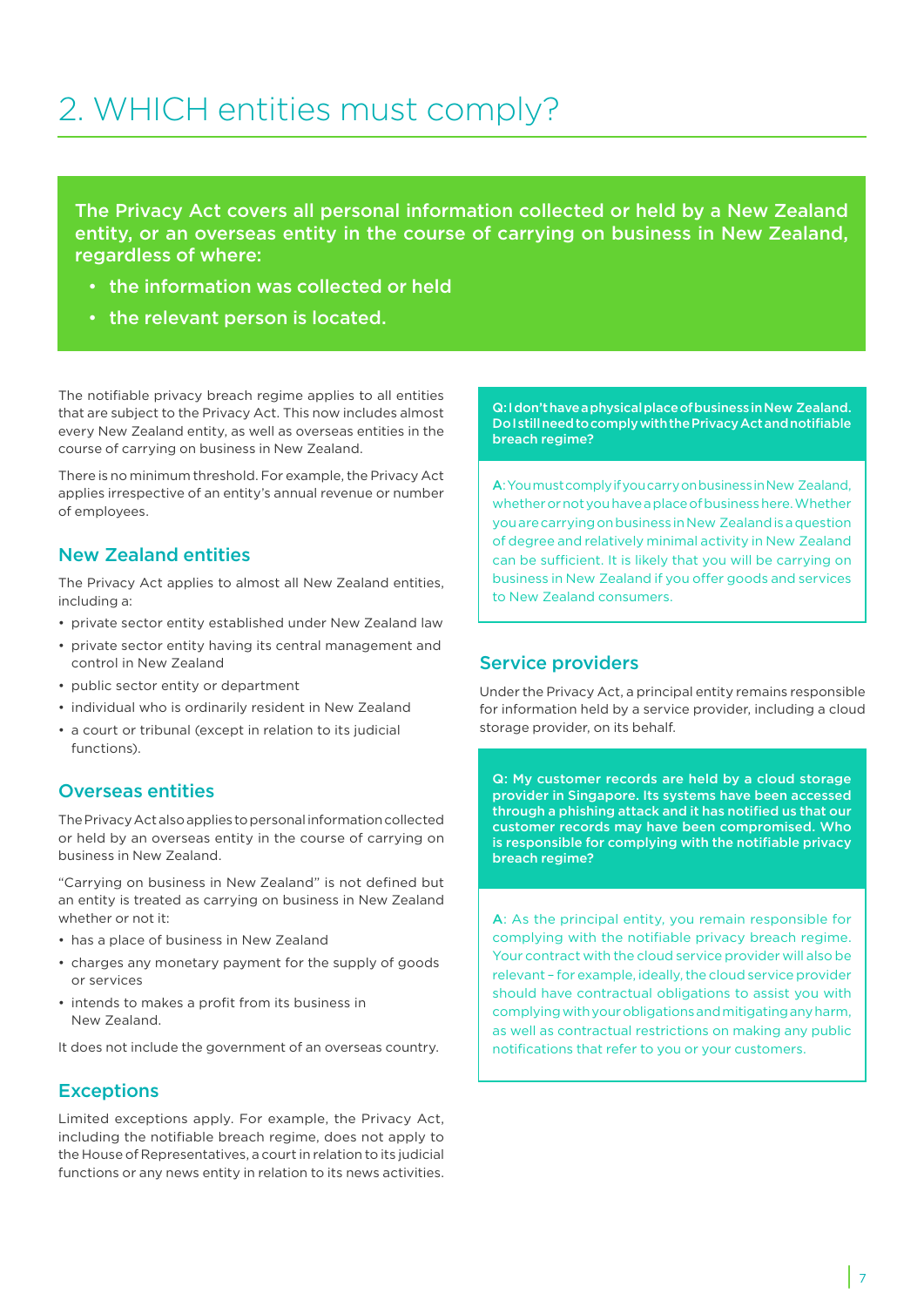# <span id="page-7-0"></span>3. WHO must be notified?

You must notify the Privacy Commissioner and affected individuals (or, in some circumstances, an individual's representative).

There are no exceptions to the requirement to notify the Privacy Commissioner. However, there are some limited exceptions when it comes to notifying an affected individual.

#### General exceptions

You are not required to notify an affected individual, or give public notice of a notifiable privacy breach, if you believe that the notification or notice would be likely to:

- endanger the safety of any person
- reveal a trade secret
- prejudice the health of the individual
- prejudice the security or defence of New Zealand or the international relations of the Government of New Zealand
- prejudice the maintenance of the law by any public sector entity, including the prevention, investigation, and detection of offences.

#### Exceptions relating to particular individuals

You are not required to notify an affected individual or give public notice (relating to a particular individual) if:

- the individual is under the age of 16 and you believe the notification would be contrary to that individual's interests
- you consult with the individual's health practitioner (where practicable) and believe that the notification would be likely to prejudice the **health** of the individual.

If you are relying on this exception, you must:

- consider whether it would be appropriate to notify a representative (taking into account certain matters, including whether a representative can be readily identified, as well as the circumstances of both the individual and the privacy breach)
- notify at a later time, if circumstances change so that the exception no longer applies and there is still a risk of serious harm to the individual.

### Other considerations

You may be required to notify other entities (outside the requirements of the Privacy Act). For example, depending on the nature of the breach, your insurer, the Police, CERT NZ or NZX, as well as customers or other parties to whom you have contractual obligations.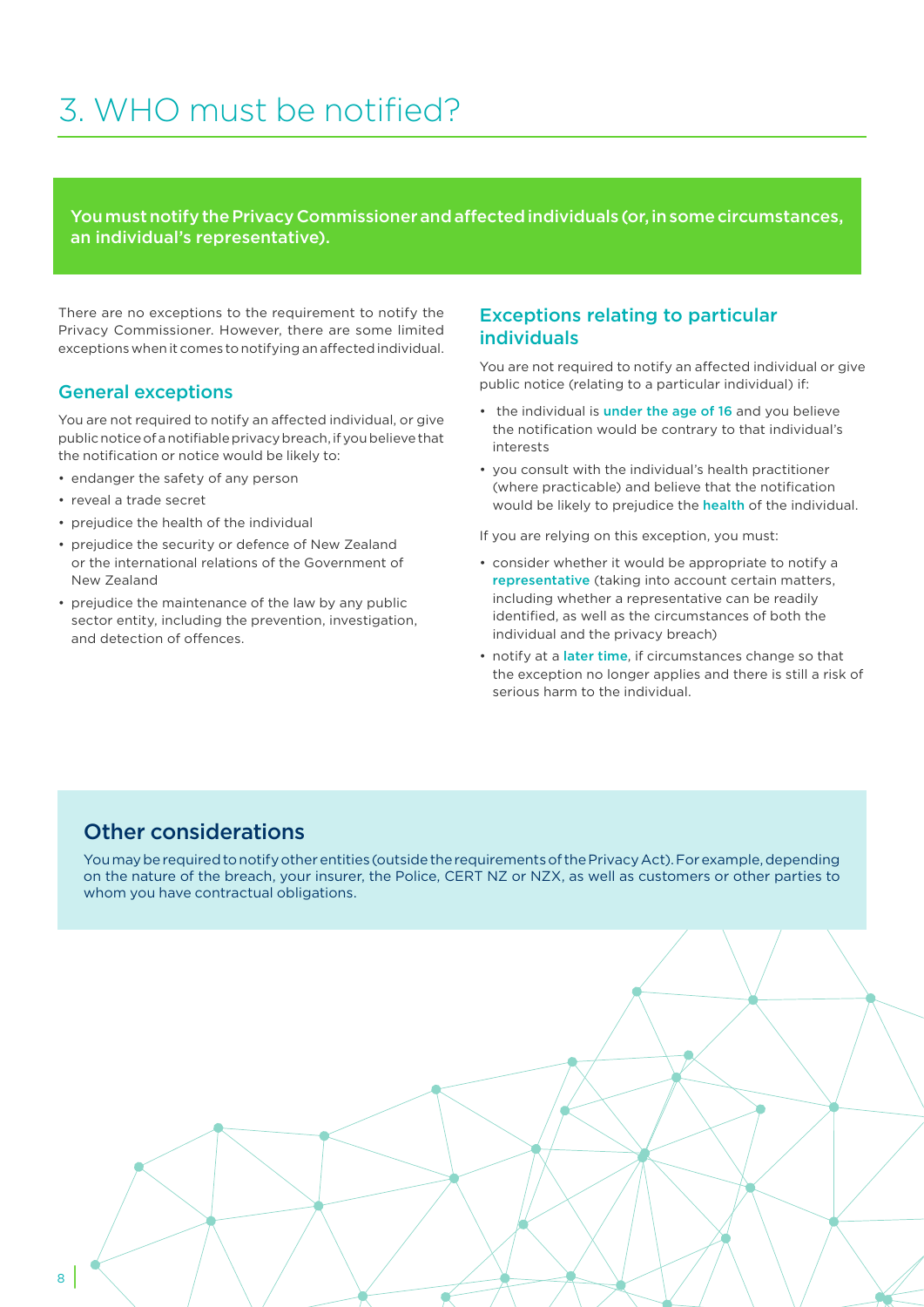# <span id="page-8-0"></span>4. WHEN should they be notified?

You must notify the Privacy Commissioner and affected individuals as soon as practicable after becoming aware that a notifiable privacy breach has occurred.

#### Can entities delay notification?

You can delay notifying affected individuals if you believe that notification or public notice may have risks for the security of personal information and those risks outweigh the benefits of informing affected individuals. If you rely on this exception, you must notify once the grounds for delay no longer exist, or no longer outweigh the benefits of informing affected individuals.

Q: An attack on our security systems has resulted in a privacy breach and revealed a vulnerability in our wider systems. Can we delay notification?

A: When assessing when to notify affected individuals, you should consider whether notification should be delayed until the vulnerability has been fixed. This delay is permitted if notification would give rise to a risk of further exploitation of the vulnerability and that risk outweighs the benefits of informing affected individuals. You should still notify the Privacy Commissioner as soon as reasonably practicable after you become aware of the notifiable privacy breach.

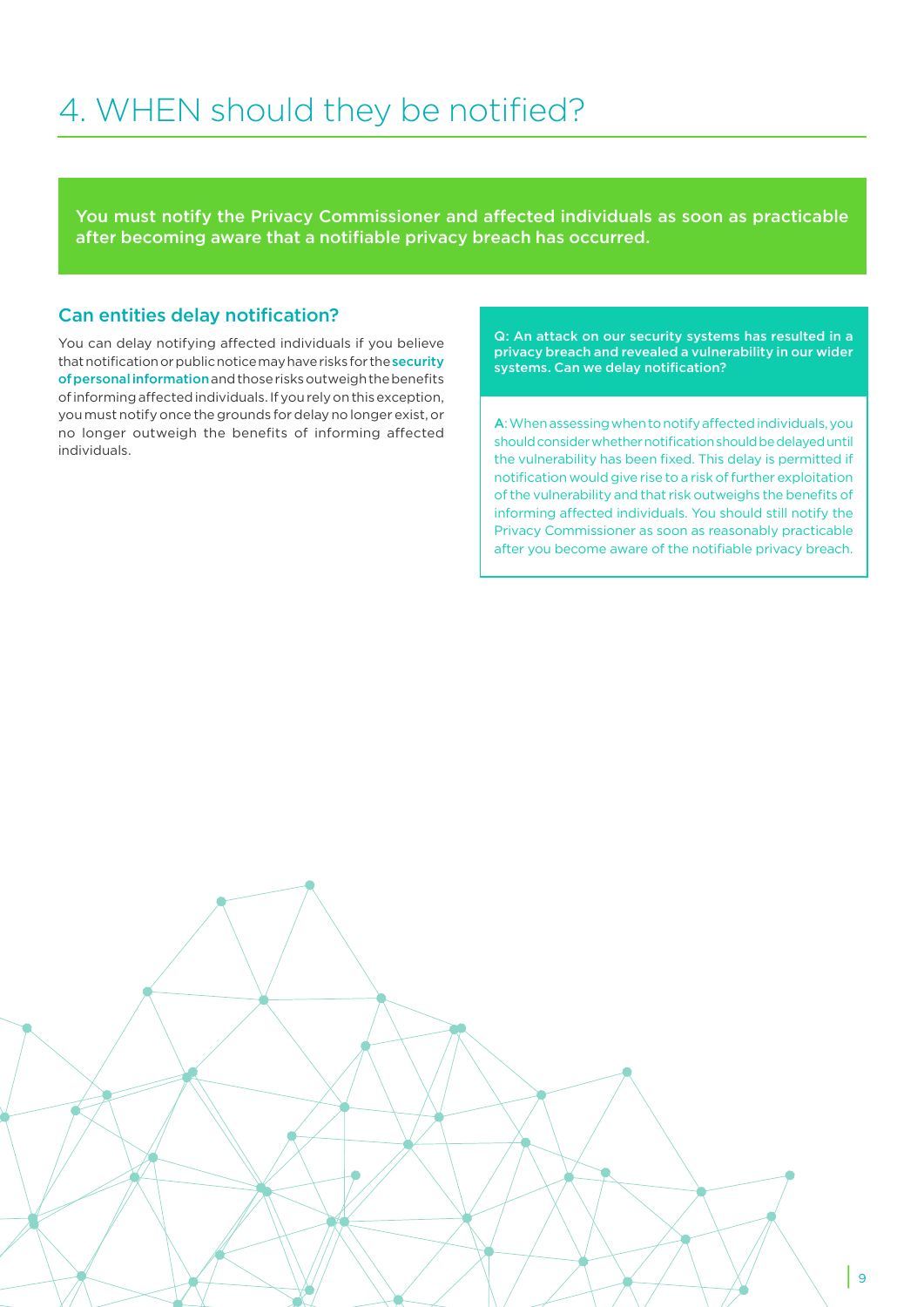# <span id="page-9-0"></span>5. HOW should they be notified?

Individuals should be notified directly, or through a public notice\* if it is not reasonably practicable to notify an affected individual or each member of a group.

The notification must cover a prescribed list of information.

#### What are the requirements for notification?

### Notice to Privacy Commissioner



Describe the breach, including (if known):

- the number of affected individuals
- the identity of any person or body that you suspect may be in possession of personal information as the result of the breach.

to be taken) in response to the breach, including whether any affected individual has been or will be contacted. The steps taken (or intended to be  $\blacksquare$ 



If you are notifying affected individuals by way of public notice,

If you intend to delay notification to affected individuals, explain why a delay is needed and the expected period of delay.<br> **Confirm that the Privacy Commissioner** has



State the names or give a general description of any other entities contacted about the privacy breach and the reasons for having done so.

Give details of a contact person within your entity for inquiries.

### Notice to Affected Individuals

Describe the breach. This should include similar information to the notice to the Privacy Commissioner. However, in general, you should not identify the person or body that you suspect may be in possession of personal information as the result of the breach (except where a serious threat exists to the life or health of the affected individual or any other person). Explain the steps taken (or intended



taken) by the entity in response to the breach.



explain the reasons for doing so. Where practicable, set out the steps (if any) the affected individual may wish to take to mitigate or avoid potential loss or harm.



been notified.



State that the individual has the right to make a complaint to the Privacy Commissioner.

Give details of a contact person within your entity for inquiries.

\* A public notice must comply with the procedure set out in the Privacy Regulations 2020.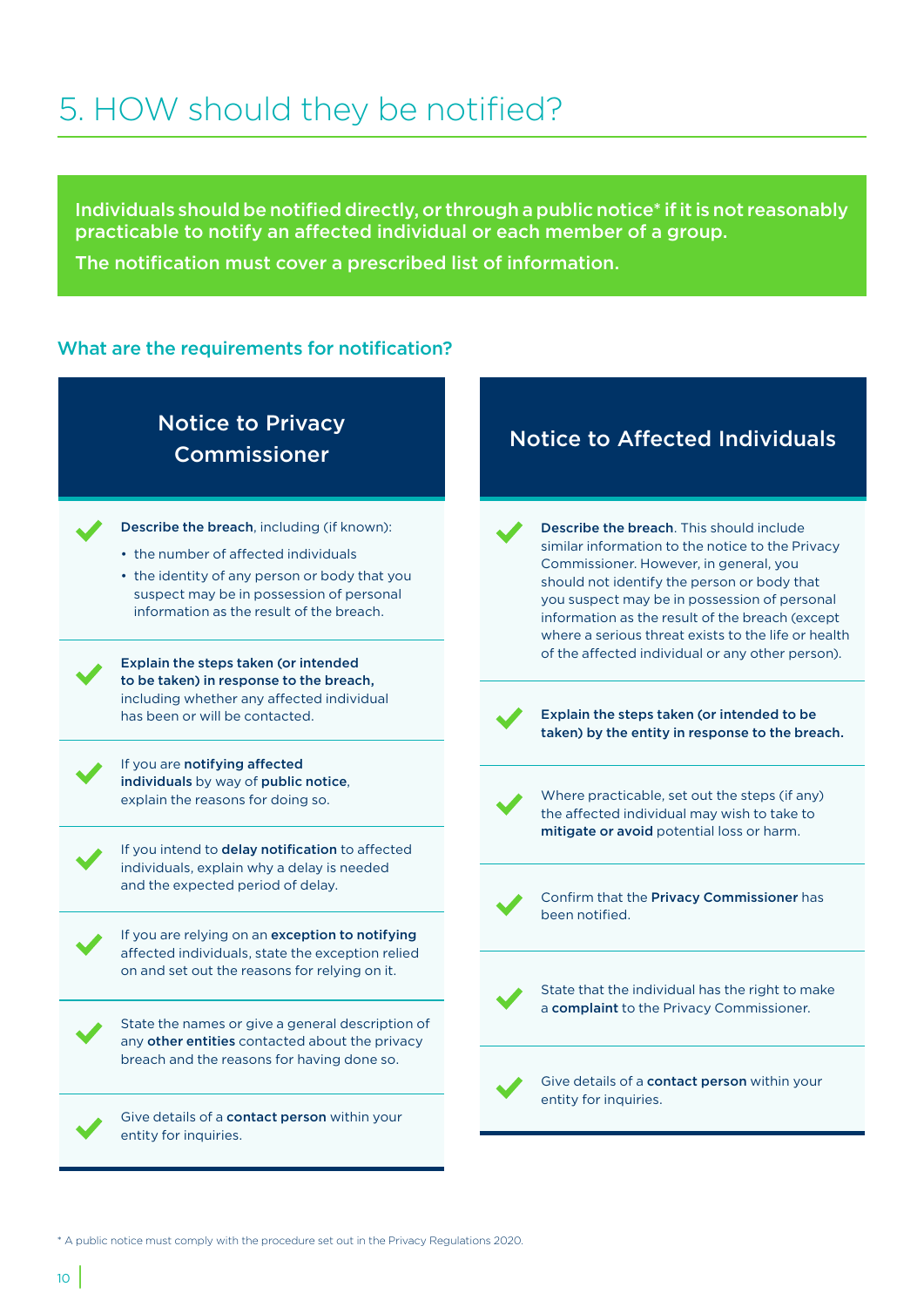# <span id="page-10-0"></span>6. Summary of other changes under the Privacy Act

The Privacy Act retains the current principles-based framework through the Information Privacy Principles (the IPPs). However, additional changes have been introduced to reflect the needs of the digital age. The table below summarises the key changes under the new Privacy Act (in addition to the Notifiable Privacy Breach regime discussed in this Guide).

|  | <b>Cross</b><br>border<br>protections<br>IPP12                                            | The Privacy Act includes stronger protections relating to the transfer of personal information to an entity<br>outside New Zealand.                                                                                                                                                                                                                                                                                                                                                                                                                                  |
|--|-------------------------------------------------------------------------------------------|----------------------------------------------------------------------------------------------------------------------------------------------------------------------------------------------------------------------------------------------------------------------------------------------------------------------------------------------------------------------------------------------------------------------------------------------------------------------------------------------------------------------------------------------------------------------|
|  |                                                                                           | An entity can disclose personal information to a foreign entity if: (i) comparable safeguards will apply (e.g.,<br>if the foreign entity is in a prescribed country (which will be set out in regulations) or subject to contractual<br>obligations that are comparable to the Privacy Act); or (ii) the individual concerned authorises the disclosure<br>(after being informed that the destination does not have comparable protections).                                                                                                                         |
|  | Extra-<br>territorial<br>reach<br>Section 4                                               | The Privacy Act clarifies its application to overseas agencies and overseas activities. In particular (i) for a New<br>Zealand entity, the Privacy Act applies to any action taken and all personal information collected or held by<br>it, both inside and outside New Zealand; and (ii) for an overseas entity, the Privacy Act applies to any action<br>and all personal information collected or held by it in the course of "carrying on business in New Zealand".                                                                                              |
|  | <b>Service</b><br>providers<br>Section 11                                                 | The Privacy Act clarifies that, in certain circumstances, information is treated as being held by a principal<br>entity, notwithstanding that it is held by a third party on the principal entity's behalf (e.g., where it is held by<br>a cloud services provider for safe custody or processing).                                                                                                                                                                                                                                                                  |
|  | <b>Amendments</b><br>to the <b>IPPs</b><br>Section 22                                     | IPP1 (ID Documents): An entity may not require individuals' identifying information unless it is necessary for<br>the lawful purpose for which the information is collected.                                                                                                                                                                                                                                                                                                                                                                                         |
|  |                                                                                           | IPP4 (Children): IPP4 now emphasises that the manner of collection must be fair and not intrude to an<br>unreasonable extent upon the personal affairs of the individual concerned "particularly in circumstances<br>where personal information is being collected from children or young persons".                                                                                                                                                                                                                                                                  |
|  |                                                                                           | IPP 13 (Unique identifiers): An entity must take reasonable steps to minimise the risk of misuse when displaying<br>unique identifiers on computer screens or receipts, such as the use of truncated account numbers.                                                                                                                                                                                                                                                                                                                                                |
|  | <b>Access</b><br>requests<br>IPPs 6 and 7<br>Sections 41, 43,<br>48, 56, 57, 66<br>and 67 | The Privacy Act clarifies: (i) certain factors relevant to access requests (e.g., where a request is made under<br>a threat of physical or mental harm); (ii) that documents may be provided to a requestor in hard copy or an<br>electronic copy; and (iii) when a public or private sector entity may impose a charge for access or correction.<br>Other changes include extending the time to comply with a request if it involves large amounts of information<br>and further clarification on managing urgent access requests and transferring access requests. |
|  | <b>News media</b><br>exemption<br>Section 7                                               | The Privacy Act clarifies and amends the scope of the news media exemption. For example (among other<br>changes) it covers all forms of media, including 'new' media such as bloggers.                                                                                                                                                                                                                                                                                                                                                                               |
|  | <b>Public</b><br>register<br>principles                                                   | The Public Register Privacy Principles have been removed from the Privacy Act.                                                                                                                                                                                                                                                                                                                                                                                                                                                                                       |
|  | <b>New criminal</b><br>offences<br>and penalties<br>$-$ \$10,000<br>Section 212           | The Privacy Act creates new criminal offences for: (i) misleading an entity to obtain access to someone else's<br>personal information; and (ii) destroying a document containing personal information with knowledge of a<br>request related to it. A person is liable on conviction to a fine of up to \$10,000.                                                                                                                                                                                                                                                   |
|  | Powers of the                                                                             | Under the Privacy Act, the Privacy Commissioner: (i) can make binding decisions on access requests; (ii) can<br>Commissioner issues compliance notices; and (iii) has increased investigatory powers.                                                                                                                                                                                                                                                                                                                                                                |

Sections 82-84, 92 and 123

Notably, the new Privacy Act does not include any changes that specially relate to data portability or data anonymization. In addition, it has not introduced a specific concept of sensitive data or other data categorisation.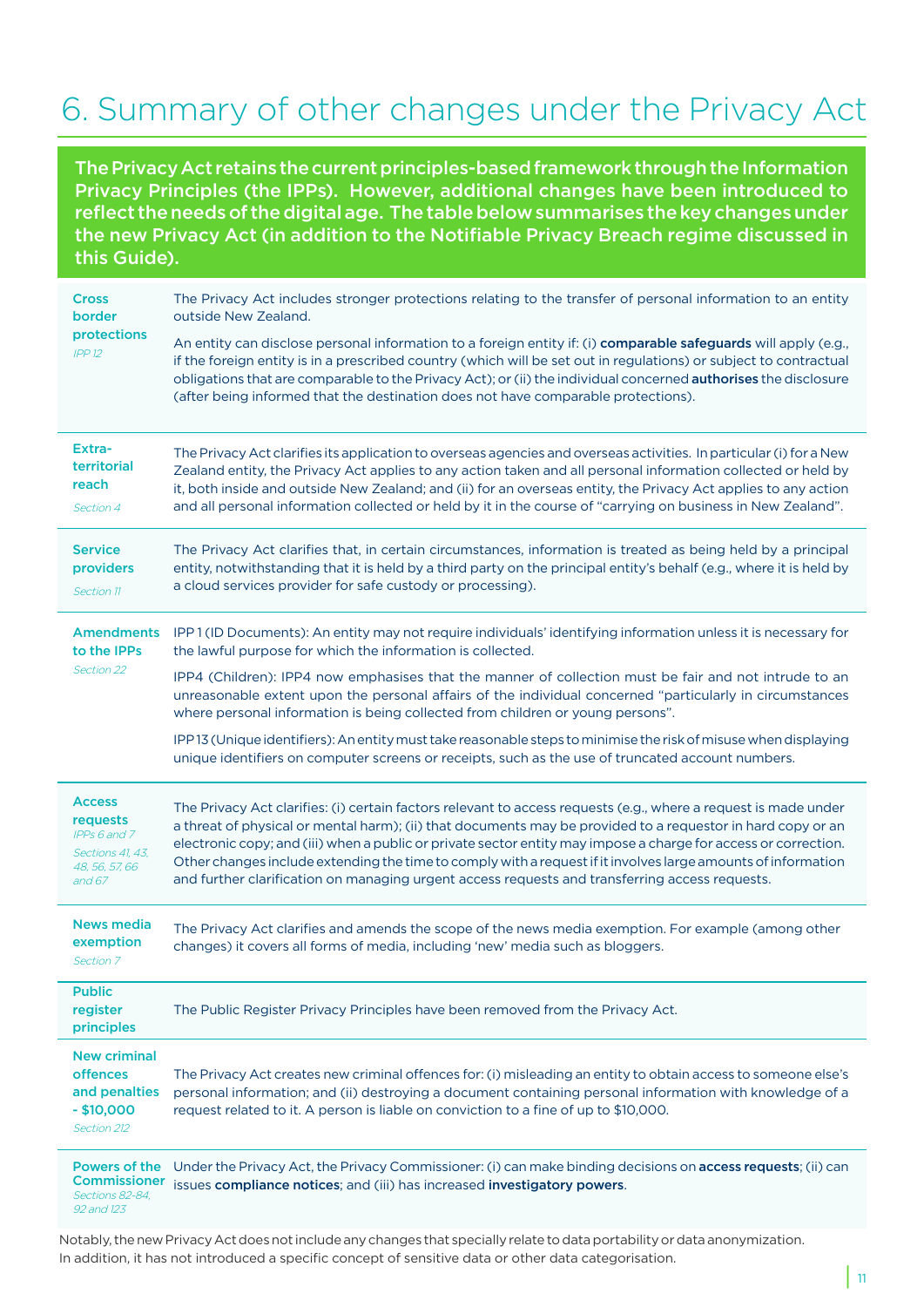# <span id="page-11-0"></span>7. Checklist: Are You Prepared?

Adopting a Privacy Breach Response Plan is an essential step to prepare for the new mandatory privacy breach notification regime. A holistic privacy management framework within your business is also important to reduce the risks associated with a privacy breach and the potential harm if a breach occurs. The relevant steps will depend on your business, but some common examples are set out below.

Privacy Breach Response Plan — prepare, implement and test a response plan. This should cover notification obligations under the Privacy Act as well as any other notification steps that may be relevant to your business (e.g. GCSB, contractual obligations, government requirements, insurers). Ensure a copy can be accessed even when systems are "locked down" following a breach.

Privacy Review — carry out a privacy review (or privacy 'health check') to make sure you understand the full 'life cycle' of information within your business, and your privacy practices are up to date. Bell Gully routinely undertakes privacy reviews and can assist you with this process.

Supplier contracts — review your supplier contracts to ensure appropriate provisions are incorporated to reflect the new breach notification obligations as well as other changes under the Privacy Act. Consider the impact on other provisions, including force majeure, liability, data sovereignty, confidentiality, announcements and disaster recovery.

Customer contracts — review your customer contracts to ensure appropriate provisions are incorporated to reflect the risk of a data breach as well as other changes under the Privacy Act. Consider the impact on other provisions, including force majeure, liability, data sovereignty, confidentiality and disaster recovery.

Governance — consider whether your data strategy delivers on your purpose and is consistent with your values. Does it identify your strengths, weaknesses and maturity level regarding data? Consider whether privacy should be on the agenda for your risk committee.

Privacy Statement — ensure your privacy statements are up-to-date and accurately and transparently reflect your collection, use and disclosure of personal information.

Policies and Procedures — update your internal policies and procedures (e.g. privacy policies, Privacy Impact Assessments, IT/security policies) to support your data strategy and privacy management framework.

Training — provide regular training to make sure your staff are aware of the policies and procedures in place and their obligations.

**Security**  $-$  it is important your privacy framework is integrated across teams to ensure appropriate security measures (including access controls) are in place to prevent and minimise the risks of a privacy breach.

Retention — make sure you have clear recordkeeping and document destruction processes in place to ensure the information you hold is upto-date and securely destroyed when no longer required.

Preserving privilege – there is a risk that a privacy breach could lead to legal and regulatory claims. You should ensure your processes for responding to, investigating and reviewing a breach take into account legal privilege.

Insurance — review insurance policies to ensure these are appropriate to your business and the risks associated with a privacy breach (including cyber attacks).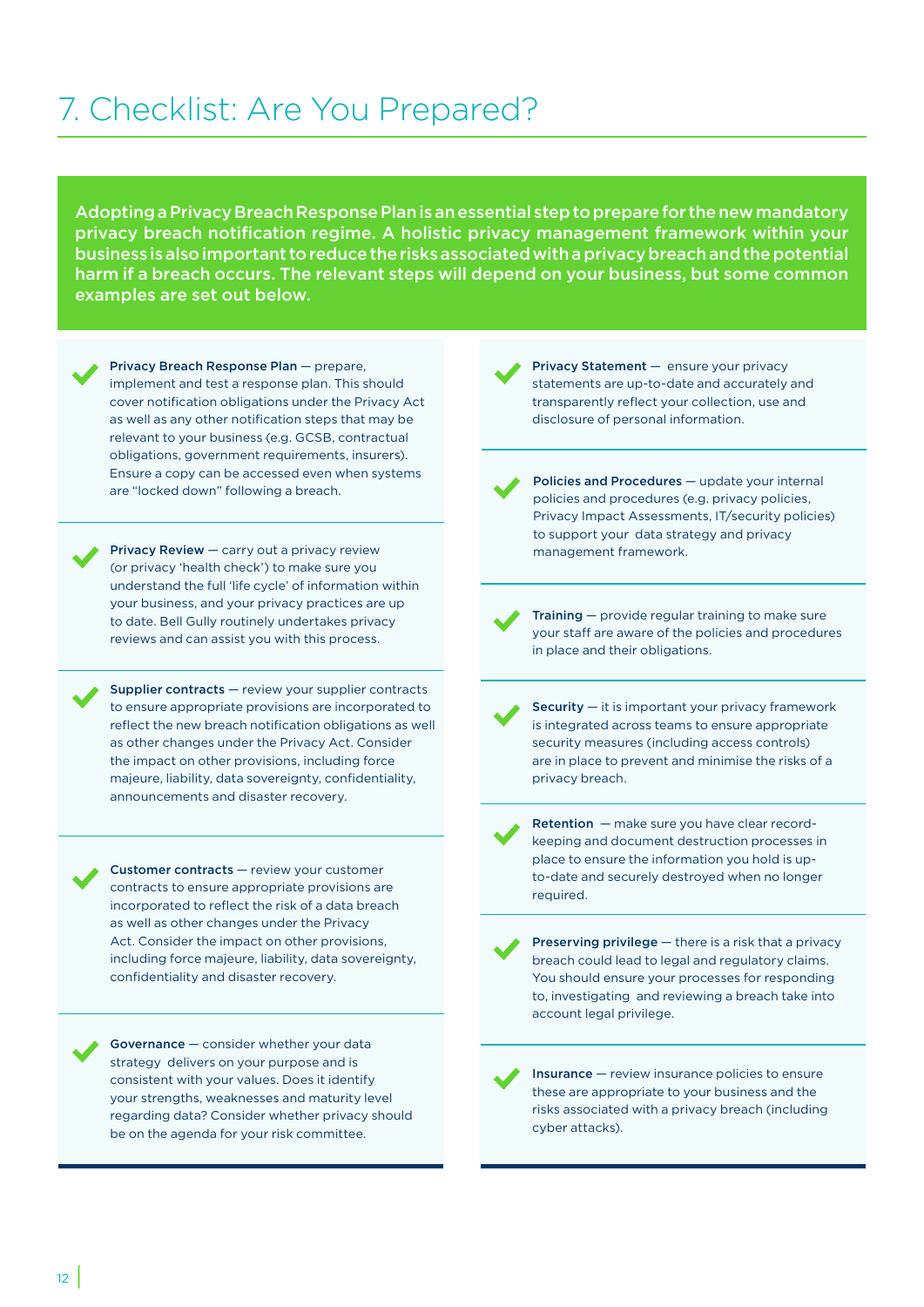# 8. Any questions?

### Please contact your usual Bell Gully advisor, or our specialist privacy team:



[Laura Littlewood](https://www.bellgully.com/our-people/laura-littlewood) PARTNER

DDI+64 9 916 8928 MOB +64 21 828 429 laura.littlewood@bellgully.com



Tania Goatley PARTNER

DDI +64 9 916 8766 MOB +64 21 326 731 [tania.goatley@bellgully.com](https://www.bellgully.com/our-people/tania-goatley)



Richard Massey SENIOR ASSOCIATE

DDI +64 9 916 8824 MOB +64 21 208 2355 [richard.massey@bellgully.com](https://www.bellgully.com/our-people/richard-massey/)



Susannah Shaw SPECIAL COUNSEL

DDI +64 4 915 6525 MOB +64 27 644 4813 [susannah.shaw@bellgully.com](https://www.bellgully.com/our-people/susannah-shaw)



Kristin Wilson SENIOR ASSOCIATE

DDI +64 9 916 8913 MOB +64 21 658 320 [kristin.wilson@bellgully.com](https://www.bellgully.com/our-people/kristin-wilson)



Tim Clarke PARTNER DDI+64 9 916 8347

[tim.clarke@bellgully.com](https://www.bellgully.com/our-people/tim-clarke)



Rachael Brown PARTNER

DDI +64 4 915 6882 MOB +64 21 390 383 [rachael.brown@bellgully.com](https://www.bellgully.com/our-people/rachael-brown)